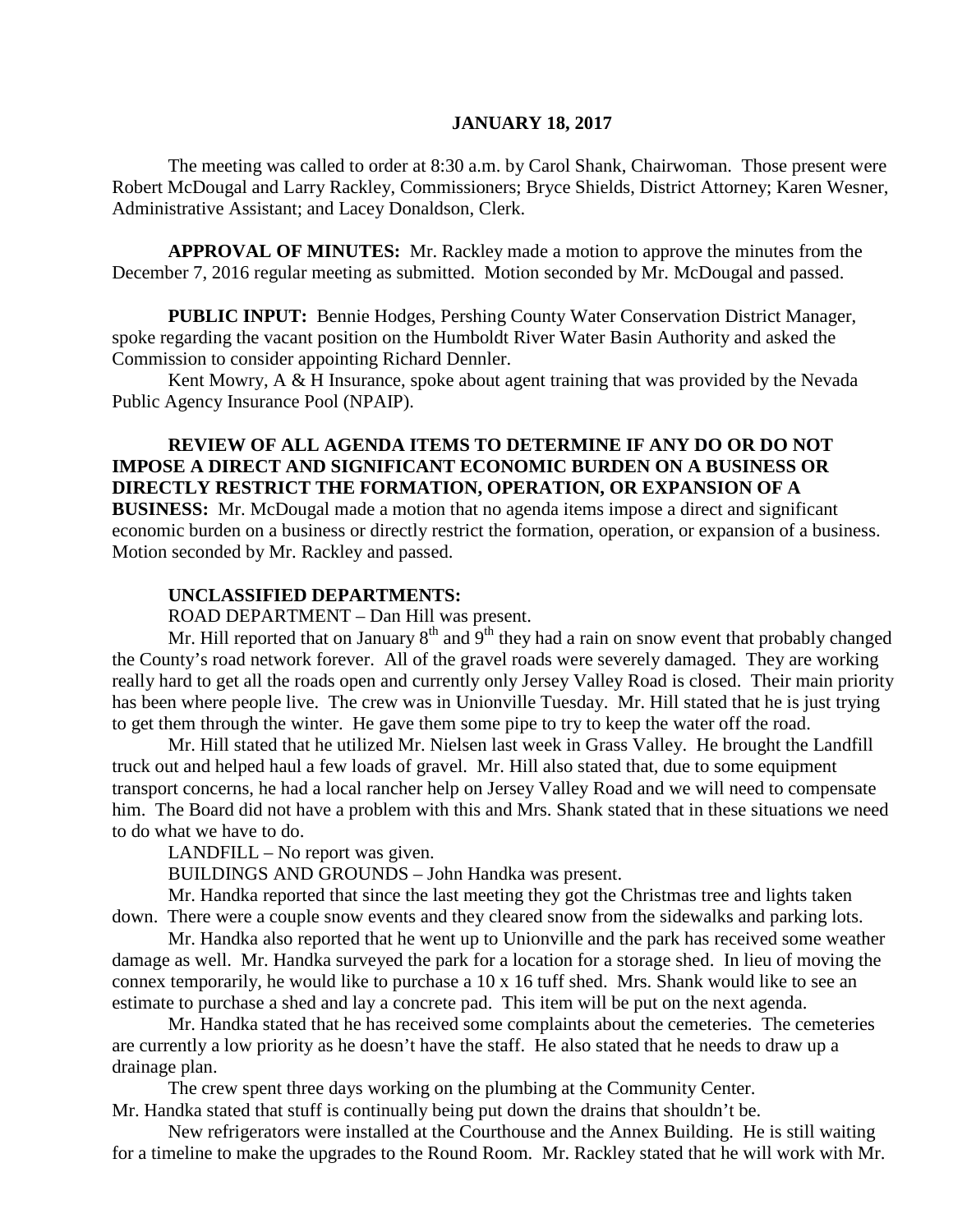Handka. Mr. Rackley asked where they are at with the Justice Court upgrades. Mr. Handka stated that he is still waiting.

*Removal of Inventory Item, HP Office Jet Pro 8600, CN3CKF3HB6:* Mr. McDougal made a motion to remove the HP Office Jet Pro 8600 from the Buildings and Grounds Inventory. Motion seconded by Mr. Rackley and passed.

*Request to purchase snow removal equipment:* Mr. Handka is looking for a plow that is mounted to a vehicle or that can be mounted to one of their trucks. He stated that last time it snowed he used the Road Department's bobcat and it took 3 ½ hours to plow the two parking lots. If he had a plow he feels it could be done in ½ hour. Mrs. Shank asked if he had any estimates. Mr. Handka stated that they vary in price and you have to be able to buy them when they are available. He believes it could cost somewhere between \$15,000 and \$20,000. Mrs. Shank stated that this isn't in the budget. Mr. Handka stated that he is concerned about liability. Mrs. Shank asked if this is something we can contract out in the meantime. Mr. Handka felt that would cost more. Mrs. Shank disagreed. Mr. Rackley stated he would contact Rich Sorani as he does it for the Farm Bureau.

PERSHING COUNTY FIRE/AMBULANCE DEPARTMENTS –

*RYE PATCH FIRE DEPT:* Tom Helms was present.

Mr. Helms stated that they are in the process of changing officers and he will become the Chief the beginning of February. Mr. Helms stated that his department has been offered a couple trucks at no cost, but he knows one of them needs a new tank. Mrs. Shank suggested that Mr. Helms work with Mr. Rackley and Rodney Wilcox to inspect the trucks to see if they are something we might want. Mr. Helms also stated that there is still money in their training budget, so he would like to enroll four people in Firefighter I class.

*FIRE COORDINATOR:* Mike Heidemann was present.

Mr. Heidemann reported that the SAFER (Staffing for Adequate Fire and Emergency Response) grant is now open and closes on February  $10<sup>th</sup>$ .

Mr. Heidemann stated that one of the concerns that has come up regularly is compliance with the EMS program. He attended the training last night, which was a good training; however, the issue is with reporting. The old reporting program is defunct and the department does not like the new reporting program. Mr. Heidemann is under the impression that they are looking at a different program, but in the meantime, they are not reporting.

Another concern is the ability to maintain our ALS (Advanced Life Support) service since we only have three AEMTs (Advanced Emergency Medical Technician).

Mr. Heidemann stated that he contacted the Railroad to coordinate a drill. He also stated that, with all the moisture we are getting this winter, he is concerned about wildland fire season.

Mr. McDougal stated that there have been some discussions about separating the fire side from the ambulance. He asked Mr. Heidemann what his thoughts on that are. Mr. Heidemann stated that he feels it is a double edged sword. You might get some more interest on one side or the other, but it all comes down to training.

*LOVELOCK FIRE DEPT: Removal of Inventory Items –* As there was no one present from the Department, this item will be put back on the next agenda.

Mr. Rackley reported that the new officers are Nathan Carmichael, Chief; Rodney Wilcox, First Assistant Chief; Rich Wagner, 2<sup>nd</sup> Assistant Chief; CJ Safford, Captain; Jim Weeldryer, Lieutenant; Debbie Mock, Treasurer; Jerry Allen, Secretary; Jesse Katsaris and Trina Allen, Trustees.

### **ELECTED DEPARTMENTS:**

LACEY DONALDSON, CLERK-TREASURER – Mrs. Donaldson stated that she will be sending the Board some information that the Clerks and Registrars have put together in regards to the replacement of the voting equipment. The working group has met with the Secretary of State twice to discuss the need for funding assistance, but they feel they've hit a wall. They have also requested a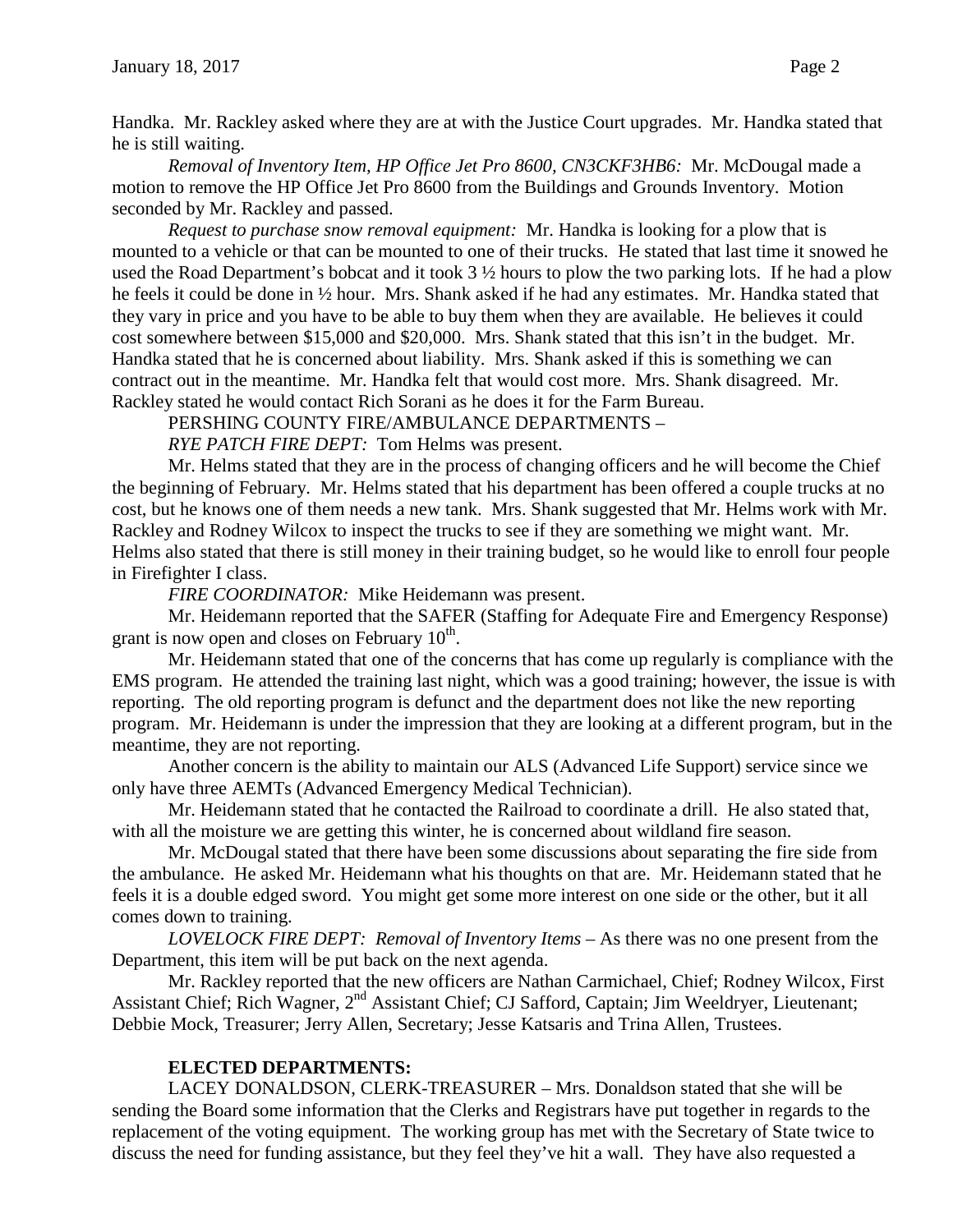meeting with the Governor. Mrs. Donaldson will keep the Board informed of any headway that is made or lost. Secretary Cegavske would like to see a buy-in from the County's. She distributed some information from the initial purchase of the current equipment and Pershing County's share was about \$80,000.

*Approval of corrections/changes to the Tax Roll:* A Tax Roll Adjustment Form for APN #001- 221-11 was presented to the Board. Mrs. Cerini-Jones is requesting to remove the Landfill Assessment for the current and one prior year as the manufactured home is vacant.

Mr. McDougal asked if the mobile home would be removed from the property. Mrs. Cerini-Jones stated that they work on the honor system and if the home becomes habitable again, the owners will let them know. Mrs. Donaldson stated that the mobile home is still being taxed; we are only requesting to remove the Landfill Assessment.

Mr. McDougal made a motion to approve the Tax Roll adjustment for APN #001-221-11, removing the Landfill Assessment for FY 2016 and FY 2017. Motion seconded by Mr. Rackley and passed.

**APPROVAL OF E CLAMPUS VIDUS COURTHOUSE PLAQUE WORDING AND SITE PLACEMENT AT THE COURTHOUSE PARK:** John Jangula and Timothy Loesch of E Clampus Vidus were present.

Mr. Rackley wanted the record to reflect that he is a member of E Clampus Vidus, but not this chapter.

A few examples of wording for the plaque were given, including one written by Mayor Giles.

The Board directed Chairwoman Shank to continue working with ECV. They would like to have the dedication on April  $1<sup>st</sup>$ .

Mr. McDougal made a motion to approve Chairwoman Shank finalizing the wording for the plaque and Commissioner Rackley finalizing the location for the plaque. Motion seconded by Mr. Rackley and passed.

## **GRASS VALLEY ADVISORY BOARD:** Annette Stripe was present.

Mrs. Stripe gave the Board a list of their meeting dates and activities. They tentatively set the date of March 18<sup>th</sup> for a Town Hall meeting. The Board did not have a problem with that date and it was decided to start at 10:00 a.m.

Mrs. Stripe stated that they did not have a meeting in December due to the holidays and there next meeting is scheduled for January  $30<sup>th</sup>$ .

Mrs. Stripe reported that Mr. Handka is still working on the doors.

### **BRANDON LEWIS, WELLS FARGO INSURANCE SERVICES:** PRESENTATION OF PROPERTY CASUALTY INSURANCE, BROKER SERVICES AND EMPLOYEE BENEFITS BROKER SERVICES CAPABILITIES FOR PERSHING COUNTY – Evelyn Hullin was also present.

Mr. Lewis stated that Wells Fargo has served Pershing County for over ten years, providing property/casualty insurance brokerage, consulting and trusted advice. Wells Fargo provides services for 25 public entities throughout Nevada, which includes 12 that are members of POOL/PACT.

Ms. Hullin spoke about the employee benefits broker services. Wells Fargo has innovative tools and services to manage costs and the impact of Health Care Reform.

# **ELECTED DEPARTMENTS, CONT.D:**

LAURI CERINI-JONES, ASSESSOR – Mrs. Cerini-Jones stated that she has been working with Farr West on changing our GIS services. She forwarded the Scope of Work to both Mr. Shields and Mr. Bullock for review.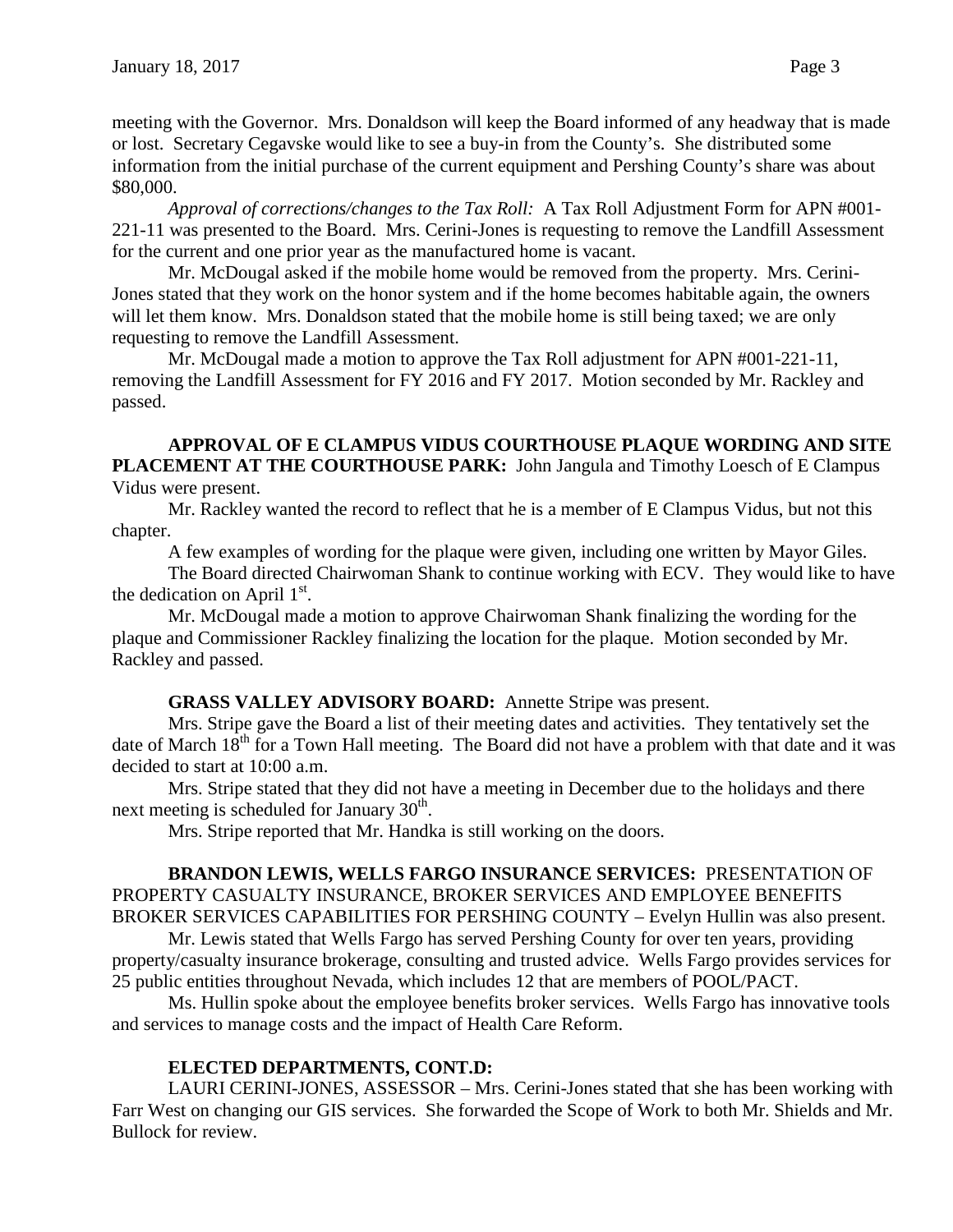The Board of Equalization will be meeting next month. Mrs. Cerini-Jones stated that she currently has 4 appeals and 2 pending appeals.

**JAMES EVANS, PLANNING AND BUILDING DEPARTMENT:** REVIEW AND POSSIBLE APPROVAL OF A PROPOSAL FROM TECHNICAL DESIGNS CONSULTING FOR TECHNICAL REVIEW OF BUILDING PLANS FOR PERSHING COUNTY AND DEVELOPMENT OF FORMS AND OTHER MATERIALS FOR THE BUILDING DEPARTMENT – Mr. Evans stated that he gave the contract to Mr. Shields for review and Mr. Shields did not have any concerns. Mr. Evans stated that there is a place on page 2, where City needs to be changed to County. Mrs. Shank had some concerns regarding the hourly rate. Mr. Evans stated that Mr. Hauenstein told him that he would rarely charge the hourly rate unless he was creating something new for us. Everything we will be implementing, he has already created for the City of Lovelock.

Mr. McDougal made a motion to accept the proposal from Technical Designs Consulting to provide the review of building plans and the development of forms and other materials for the Building Department, with the corrections addressed by the Board. Motion seconded by Mr. Rackley and passed.

**LEVY OF A SPECIAL ASSESSMENT ON ALL TAXABLE PROPERTY WITHIN THE CONFINES OF THE GRASS VALLEY GROUNDWATER BASIN FOR THE FISCAL YEAR JULY 1, 2017 TO JUNE 30, 2018, PURSUANT TO NRS 534.020(2), IN THE AMOUNT OF \$11,074.43:** Daniel Randles from the Nevada Division of Water Resources was present.

Mr. Rackley made a motion to approve the levying of a special assessment on all taxable property within the confines of the Grass Valley Groundwater Basin for the Fiscal Year July 1, 2017 to June 30, 2018, pursuant to NRS 534.020(2), in the amount of \$11,074.43. Motion seconded by Mr. McDougal and passed.

**LEVY OF A SPECIAL ASSESSMENT ON ALL TAXABLE PROPERTY WITHIN THE CONFINES OF THE IMLAY AREA GROUNDWATER BASIN FOR THE FISCAL YEAR JULY 1, 2017 TO JUNE 30, 2018, PURSUANT TO NRS 534.020(2), IN THE AMOUNT OF \$5,901.52:** Mr. Rackley made a motion to approve the levying of a special assessment on all taxable property within the confines of the Imlay Area Groundwater Basin for the Fiscal Year July 1, 2017 to June 30, 2018, pursuant to NRS 534.020(2), in the amount of \$5,901.52. Motion seconded by Mr. McDougal and passed.

**LEVY OF A SPECIAL ASSESSMENT ON ALL TAXABLE PROPERTY WITHIN THE CONFINES OF THE LOVELOCK VALLEY GROUNDWATER BASIN FOR THE FISCAL YEAR JULY 1, 2017 TO JUNE 30, 2018, PURSUANT TO NRS 534.040(2), IN THE AMOUNT OF \$7,342.95:** Mr. Rackley made a motion to approve the levying of a special assessment on all taxable property within the confines of the Lovelock Valley Groundwater Basin for the Fiscal Year July 1, 2017 to June 30, 2018, pursuant to NRS 534.020(2), in the amount of \$7,342.95. Motion seconded by Mr. McDougal and passed.

**SUBMITTAL OF BUDGET FOR THE FISCAL YEAR JULY 1, 2017 TO JUNE 30, 2018 FOR THE DISTRIBUTION OF THE WATERS OF THE HUMBOLDT RIVER DISTRIBUTION SYSTEM, PURSUANT TO NRS 533.280, 533.285, AND 533.290, IN THE AMOUNT OF \$43,576.09:** Mr. Rackley made a motion to approve the budget for Fiscal Year July 1, 2017 to June 30, 2018 for the distribution of the waters of the Humboldt River Distribution Center, pursuant to NRS 533.280, 533.285, and 533.290, in the amount of \$43,576.09. Motion seconded by Mr. McDougal and passed.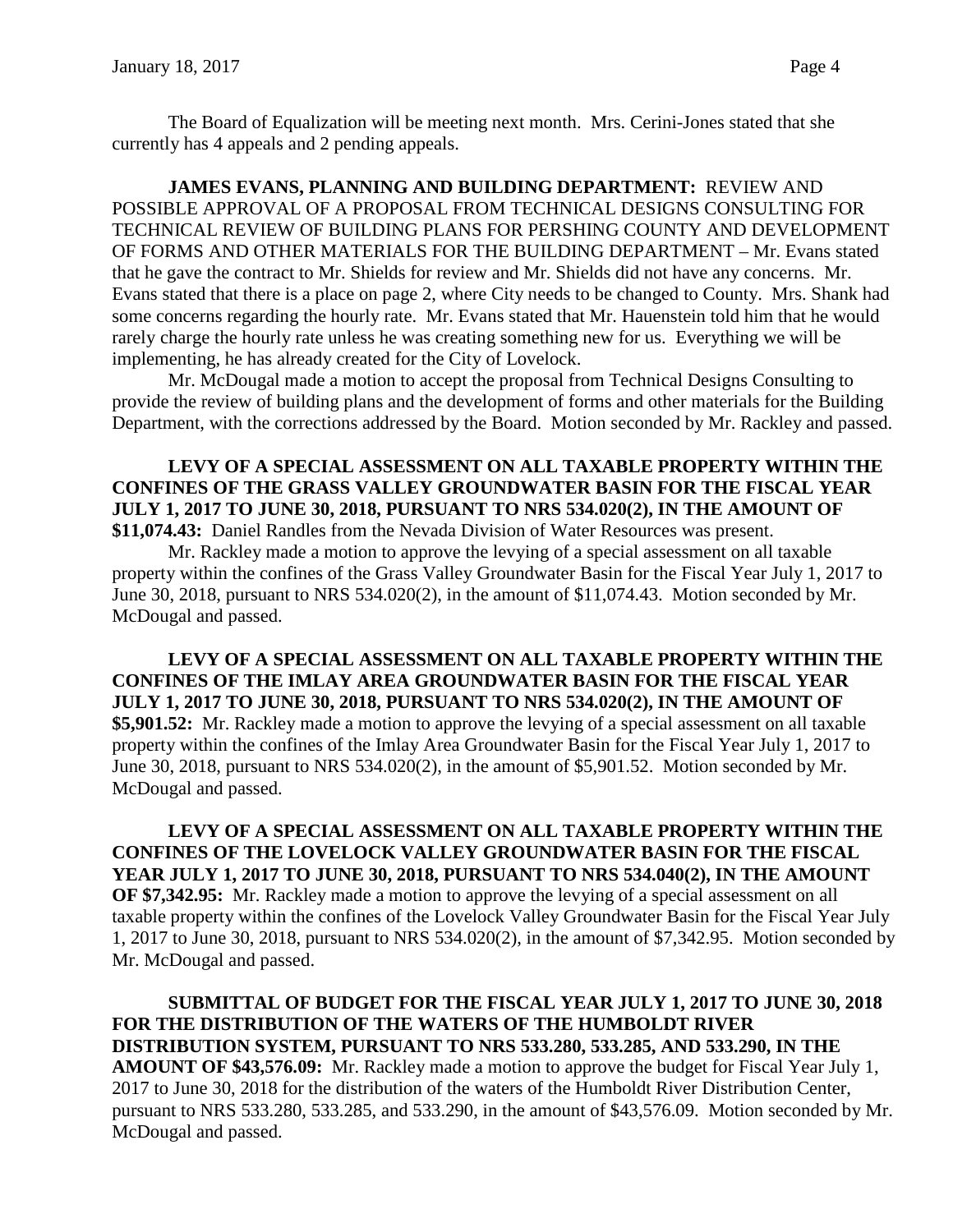**PUBLIC HEARING:** REVOKE, MODIFY, OR ALLOW A KENNEL PERMIT ISSUED TO ALLOW JOANNE MAE RICHARDSON TO KEEP MORE THEN FOUR DOGS OVER THE AGE OF FOUR MONTHS AT 200 YOUNGBERG ROAD, GRASS VALLEY, NEVADA (UNINCORPORATED PERSHING COUNTY) – Mr. and Mrs. Richardson and their attorney, Mr. Miller, were sworn in by Mrs. Donaldson.

The complainant, Brenda Negri, was not present, but she did send a letter. That letter was entered on the record as Exhibit A. Mr. Shields stated that when he spoke with Ms. Negri last she was planning on being here today. The Board and the Respondent's attorney may have questions for Ms. Negri. Mr. Shields stated that the Board could except evidence today, but continue the hearing until the next Commission meeting.

Mr. Shields stated that the DA's office has been involved in prosecuting these complaints from Ms. Negri. He entered into the record Exhibit #2, 2014 Docket Sheet for Case #14 CR 14283; Exhibit #3, 2016 Docket Sheet for Case #16 CR 16110; Exhibit #4, 2016 Docket Sheet for Case #16 CR 16396; and Exhibit #5, 2016 Docket Sheet for Case #16 CR 16435. Mr. Shields stated that Exhibits #2 and #3 were for dogs-at-large and Mrs. Richardson entered guilty pleas on both cases. In Exhibit #4, a plea was not entered, but the bail was forfeited. Exhibit #5 is the most recent case, which went to trial and resulted in a conviction. Judge Stephens issued an order revoking Mrs. Richardson's Kennel License. It was later found that only the County Commission has the authority to revoke a Kennel License.

Mr. Miller stated that his client's view is that the dogs have been let out. They would ask that the Kennel License be upheld provisionally with conditions, so that they can try to remedy the situation. Mr. Miller stated that the Richardson's have seven dogs.

Mrs. Shank asked what the ages of the dogs are. Mrs. Richardson stated that they range in age from 3 to 8. She also stated that it wasn't her intention to have seven dogs, but they have all been dropped off at her house. Mrs. Shank also asked about the Richardson's fencing. Mrs. Richardson stated that they have 4 x 4 fencing with barb wire on the top and the bottom. Mrs. Richardson showed the Board pictures of her property. The Richardson's put up trail cameras and the dogs have not gotten out since. The two pictures given to the Board where marked as Respondent's Exhibits #1 and #2.

Mr. Miller spoke about the County Code and stated that there is an exemption for active ranch operations. These dogs are protecting the Richardson's livestock.

Mrs. Shank asked if the dogs are aggressive. Mrs. Richardson stated that they are not.

Mrs. Richardson left the room so that Mr. Richardson could testify.

The Board also asked Sheriff Allen for some background information. Mr. Miller asked if they had ever received any calls that the dogs had gone after people. Sheriff Allen stated he is not aware of any such calls. All the calls they have responded to have been from Ms. Negri regarding dogs-at-large. They did have one vicious animal call, but Mrs. Richardson no longer has that dog. Mr. Miller informed the Board that if the License is revoked it will not be the large dogs that go.

Mr. Shields wanted to address some concerns that he had. Mr. Shields stated that a statement was made that someone is letting the dogs out and that the cameras have remedied the situation. When Mr. Rackley asked if different fencing could be installed, Mrs. Richardson stated that it would be cost prohibitive as they would have to add concrete. Mr. Shields stated that this statement acknowledges that the problem is the dogs themselves. Mrs. Richardson stated that she believes the dogs have been encouraged in some way or another to get out.

Mr. McDougal made a motion to postpone the public hearing until the next meeting to request the complainant to appear. Motion seconded by Mr. Rackley and passed.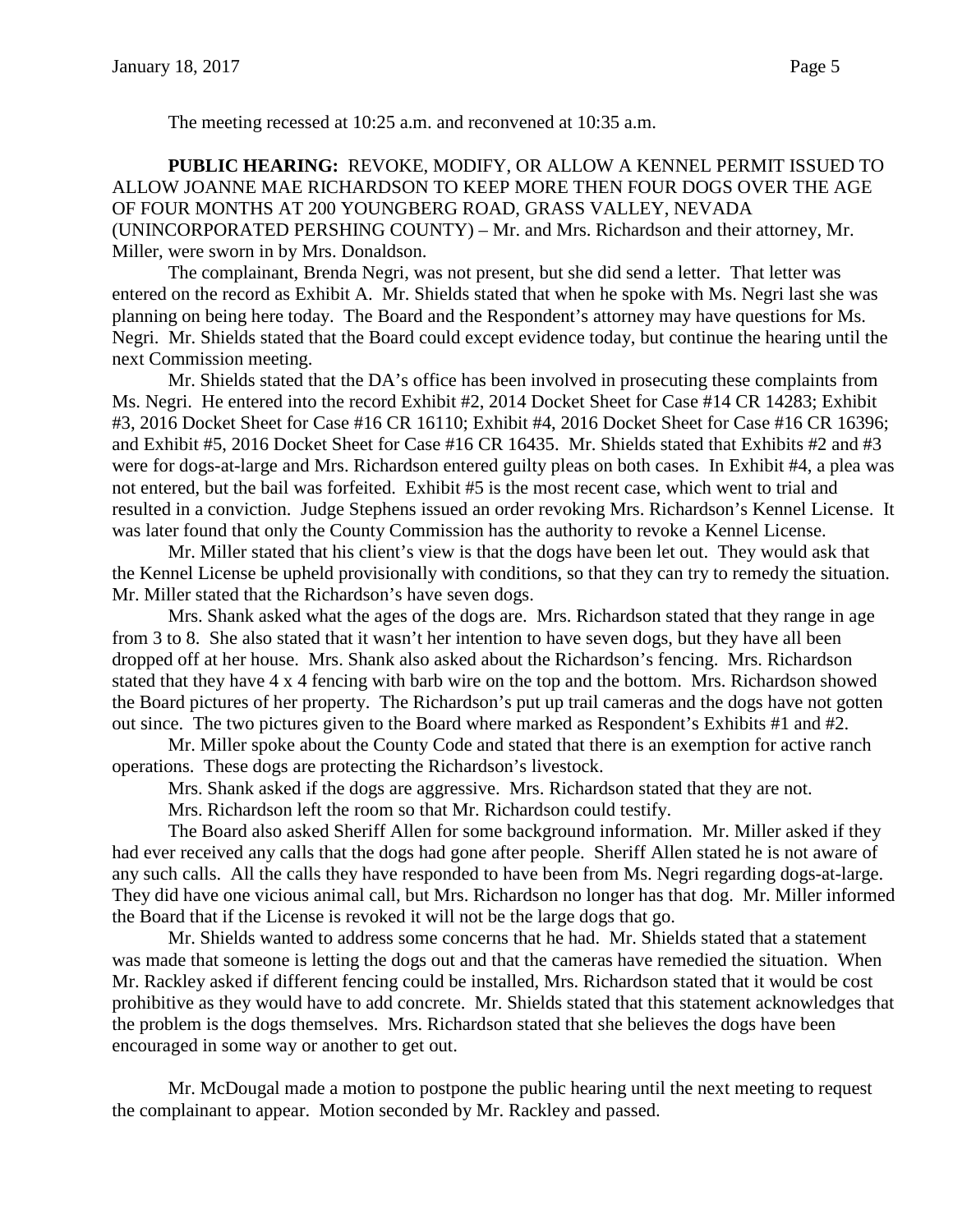## **ELECTED DEPARTMENTS, CONT.D:**

RENE CHILDS, RECORDER-AUDITOR – Mrs. Childs gave the Board the month end reports and a list of the stipends paid out. Mrs. Childs explained the difference between the restricted and unrestricted ending fund balances.

*Set Budget Workshop dates:* Mrs. Childs stated that she sent out budget worksheets to all the departments and they are due back to her by February  $17<sup>th</sup>$ . The Board decided to set March  $21<sup>st</sup>$ ,  $22<sup>nd</sup>$ and  $23<sup>rd</sup>$  as Budget Workshop dates.

BRYCE SHIELDS, DISTRICT ATTORNEY – *Removal of inventory item, Frigidaire refrigerator, SNKA12503494:* Mr. McDougal made a motion to remove the Frigidaire refrigerator from the District Attorney's Inventory. Motion seconded by Mr. Rackley and passed.

**JERRY ALLEN, SHERIFF:** Sheriff Allen reported that they have been investigating quite a few drug related thefts. They were also able to assist in locating a missing juvenile over the weekend. Sheriff Allen also reported that one of the new hires is already half way through her FTO (Field Training Officer) training and will be starting her full shift soon. The other new hire starts on Monday and will go through FTO. He is also already Category III Certified as well, so Sheriff Allen will check with POST (Peace Officers Standards Training) to see what is needed to move up to Category I.

APPROVAL OF NON-BUDGETED COSTS FOR SERVICE TO THE EMERGENCY BACKUP GENERATOR IN THE AMOUNT OF \$1,365.99 – Sheriff Allen feels he can fit this in his regular budget.

Mr. McDougal made a motion to approve the costs for service to the emergency backup generator in the amount of \$1,365.99 on the condition that Sheriff Allen does his due diligence in finding room in his budget. Motion seconded by Mr. Rackley and passed.

**BOARD APPOINTMENTS:** TV BOARD – A letter was received from Roger Mancebo. Mr. McDougal made a motion to appoint Roger Mancebo to the TV Board with a term expiring January 1, 2019. Motion seconded by Mr. Rackley and passed.

HUMBOLDT RIVER BASIN WATER AUTHORITY – Letters were received from Paul Davidson, Richard Dennler and Carl Clinger.

Mr. McDougal made a motion to appoint Paul Davidson as a member of the Humboldt River Basin Water Authority. Motion seconded by Mr. Rackley and passed. Mr. McDougal made a motion to appoint Carl Clinger and Richard Dennler as alternate members of the Humboldt River Basin Water Authority. Motion seconded by Mr. Rackley and passed.

CEMETERY **–** Letters were received from Cheryl Haas and Sherri Pierce.

Mr. Rackley made a motion to reappoint Cheryl Haas and Sherri Pierce to the Cemetery Board with terms expiring January 1, 2019. Motion seconded by Mr. McDougal and passed.

MUSEUM **–** Letters were received from Barbara Tobin, Alejandra Bozarth, Barbara Rackley, and Heidi Lusby-Angvick.

Mr. McDougal made a motion to reappoint Barbara Tobin, Alejandra Bozarth, Barbara Rackley and Heidi Lusby-Angvick to the Museum Board with terms expiring January 5, 2019. Motion seconded by Mr. Rackley and passed.

SENIOR CENTER ADVISORY BOARD – A letter was received from Jerry Whyte. There have been some concerns expressed regarding Mr. Whyte's reappointment. The Commission would like some additional information from the Senior Center Board before a decision is made.

TV BOARD RESIGNATION – A letter of resignation was received from Larry Rackley. Mr. Rackley will now be serving as the Commission Liaison to the Board.

Mr. McDougal made a motion to accept the resignation of Larry Rackley from the TV Board effective immediately. Motion seconded by Mr. Rackley and passed.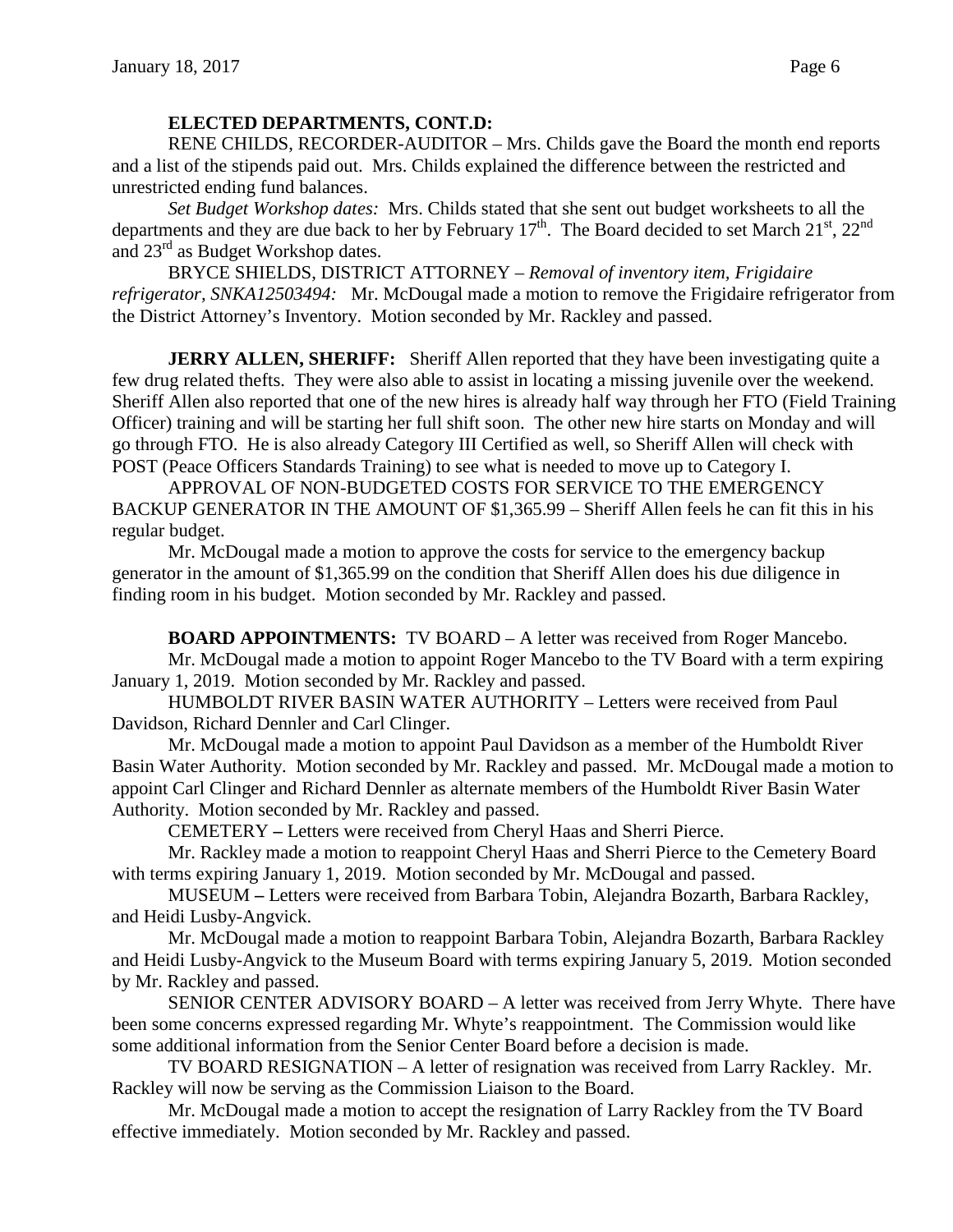SOLID WASTE MANAGEMENT AND RECYCLING BOARD RESIGNATION – A letter of resignation was received from Larry Rackley. Mr. Rackley will now be serving as the Commission liaison.

Mr. McDougal made a motion to accept the resignation of Larry Rackley from the Solid Waste Management and Recycling Board effective immediately. Motion seconded by Mr. Rackley and passed.

## **DISCUSSION REGARDING THE PERSHING COUNTY ECONOMIC DEVELOPMENT AND CONSERVATION ACT; LETTER OF SUPPORT FOR THE PERSHING COUNTY ECONOMIC DEVELOPMENT AND CONSERVATION ACT:** Debra Struhsacker from Pershing Gold was present.

Mr. McDougal stated that he spoke with someone from Waterton last week and he suggested that in lieu of a letter of support that the Commission adopts a Resolution. Mr. Shields gave the Board a draft Resolution and asked that it be put on the next agenda.

**SELECTION OF INSURANCE BROKER FOR PERSHING COUNTY PROPERTY CASUALTY AND WORKER'S COMP INSURANCE:** Mr. Rackley made a motion to select A and H Insurance, Inc. as Pershing County's insurance broker for Property Casualty Insurance and Worker's Comp Insurance. Motion seconded by Mr. McDougal and passed.

**PROCLAMATIONS AND AWARDS:** Mr. McDougal made a motion and read a Proclamation declaring January 2017 National Radon Action Month. Motion seconded by Mr. Rackley and passed.

**SALARY RESOLUTION:** T. HOSTMAN, JUSTICE COURT – Mr. McDougal made a motion to approve the Salary Resolution for Torrie Hostman moving her from an Administrative Clerk II, Range 26, Step 2, to a Court Clerk, Range 27, Step 2 effective January 6, 2017. Motion seconded by Mr. Rackley and passed.

**CORRESPONDENCE:** There was no additional correspondence discussed.

The meeting recessed 12:15 p.m. for a Litigation meeting and reconvened at 12:31 p.m. to review vouchers.

**VOUCHERS:** Mr. Rackley made a motion to approve the vouchers as submitted. Motion seconded by Mr. McDougal and passed.

**REPORT FROM LEGAL COUNSEL:** Mr. Shields stated that he asked Mrs. Wesner to distribute a letter that the BLM had sent regarding a horse gather in the Blue Wing Complex. Per the terms of the Settlement Agreement they have to come out with their preliminary EA (Environmental Assessment) no later than February  $1<sup>st</sup>$ , so Mr. Shields will be tracking that.

**REPORT FROM ADMINISTRATIVE ASSISTANT/HR REP:** Mrs. Wesner is busy with BDR Fiscal Impact requests. There was a pre-construction meeting last Friday with Farr West on the Imlay Sewer Project. Draw requests have to be in by March 15<sup>th</sup>.

APPROVAL TO PURCHASE 3 TABLETS AND CELL PHONES – The Board would like some more information and then this will be put back on the agenda.